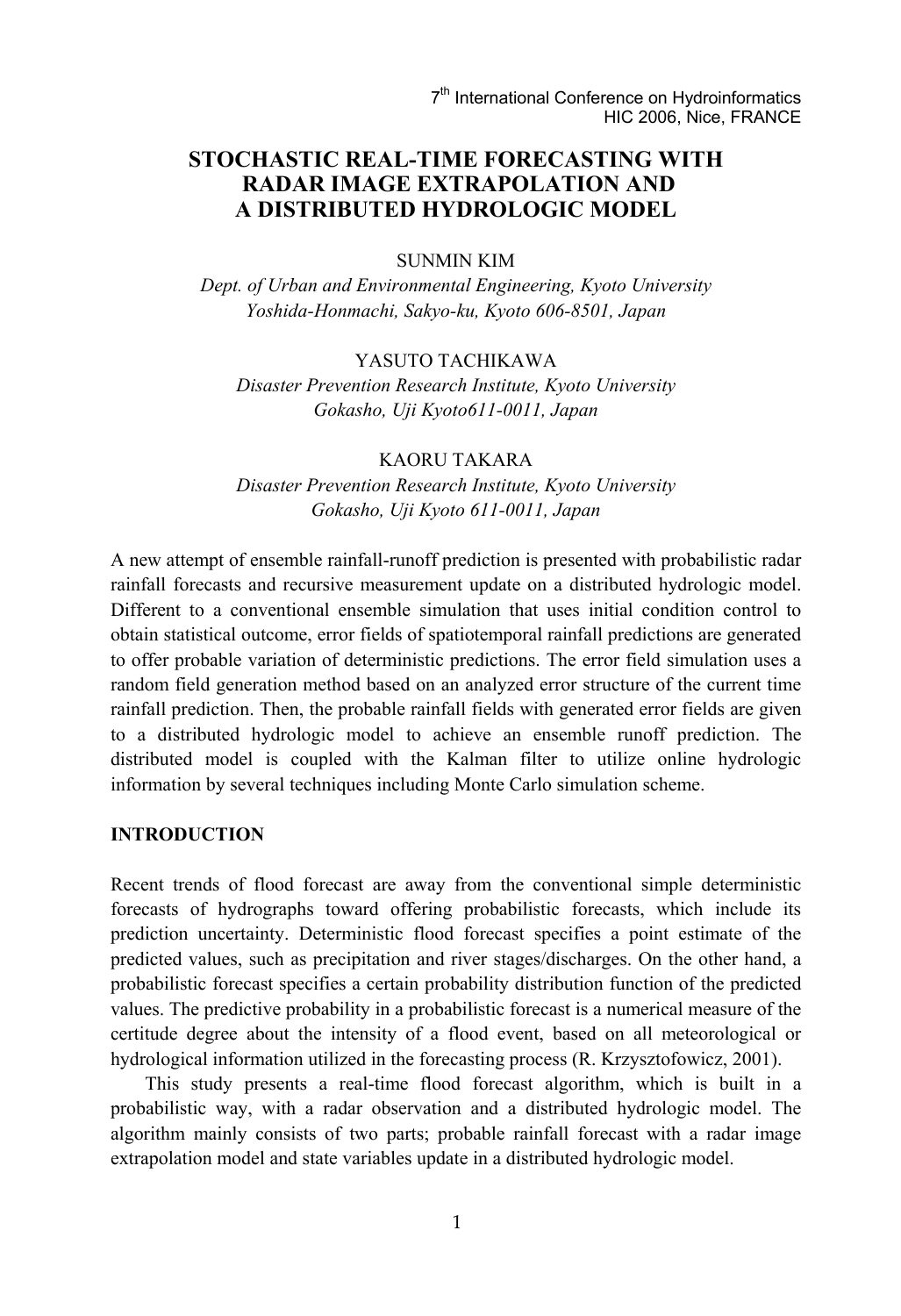First, a new attempt of ensemble rainfall forecast is carried out with radar rainfall prediction and spatial random error field simulation (Kim *et al.*, 2006). The radar extrapolation model gives a deterministic rainfall prediction,; then its prediction error structure is analyzed by comparing with the observed rainfall fields. With the analyzed error characteristics, spatial random error fields are simulated using covariance matrix decomposition method. The simulated random error fields, which successfully keep the analyzed error structure, improve the accuracy of the deterministic rainfall prediction. Then, the random error fields with the deterministic fields are given to a distributed hydrologic model to achieve an ensemble runoff prediction.

Second, a Kalman filter is coupled with a distributed hydrologic model to update spatially distributed state variables and to incorporate the uncertainty of rainfall forecast data (Kim *et al*., 2005). Here, rather than attempting an impractical algorithm formulation, several techniques are newly adopted. In the measurement update algorithm, the discharge and storage amount relationship (Q–S relationship) is used as the observation equation, and the ratio of total storage amount was applied for setting the water stage for each cell in the distributed hydrologic model. For the prediction algorithm, a Monte Carlo simulation is adopted to propagate the state variable and its error covariance.

Succeeding this study, the developed algorithm is to be applied on the Gamcheon Basin, South Korea with Typhoon Rusa flood event in 2002, which was one of the most disastrous flood disasters in South Korea.

#### **SHORT-TERM RAINFALL FORECAST USING WEATHER RADAR**

Translation model (Shiiba *et al*., 1984), which is one of radar image extrapolation models, simulates short-term rainfall forecasts in this study. In this model, the horizontal rainfall intensity distribution,  $z(x,y,t)$  with spatial coordinate  $(x,y)$  at time *t* is represented as:

$$
\frac{\partial z}{\partial t} + u \frac{\partial z}{\partial x} + v \frac{\partial z}{\partial y} = w, \text{ here } u = \frac{dx}{dt}, \quad v = \frac{dy}{dt}, \quad w = \frac{dz}{dt}
$$
 (1)

where, *u* and *v* are advection velocity along *x* and *y*, respectively, and *w* is rainfall growth-decay rate along time. Characteristic of the translation model is that the vector *u*, *v*, and *w* are specified on each grid in a manner of:

$$
u(x, y) = c_1 x + c_2 y + c_3
$$
  
\n
$$
v(x, y) = c_4 x + c_5 y + c_6
$$
  
\n
$$
w(x, y) = c_7 x + c_8 y + c_9
$$
\n(2)

so that the advection velocities can express the patterns of non-uniform movement of rainfall, such as rotation and sheer strain (Takasao *et al.*, 1994). The parameters  $c_1$ ~ $c_9$  are sequentially optimized using observed rainfall data by the square root information filter.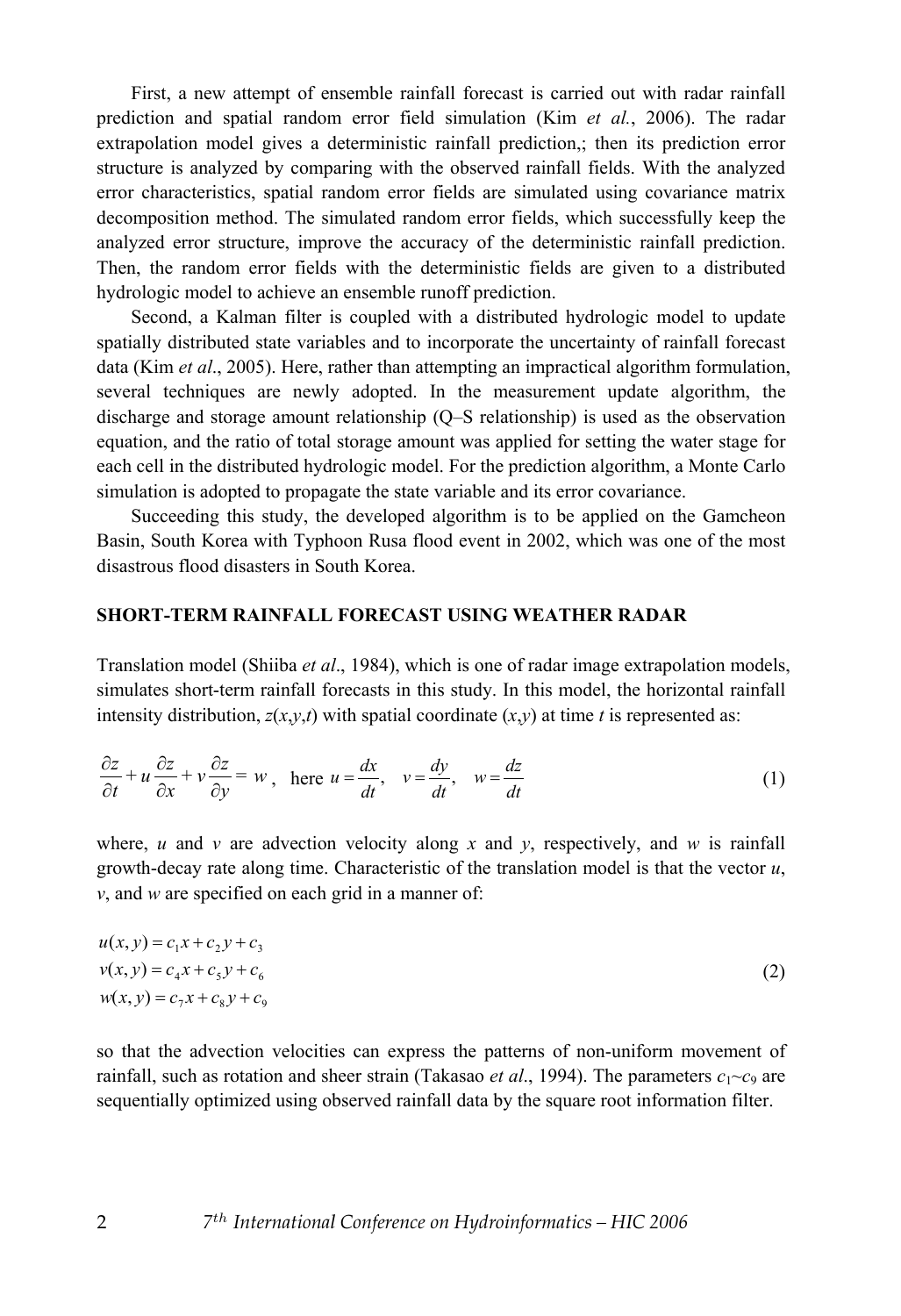#### **Prediction error structure analysis and simulation of the error**

Similar to the other extrapolation models, the translation model usually ignores the growth and decay of the rainfall intensities or nonlinear motion of rainfall bands. To forecast precipitation accurately, however, it needs to understand not only the exact rain band movement but also the generation, growth, and decay of rain cell, particularly in mountainous regions such as in Japan.

For checking of the relationship between topographic pattern and rainfall prediction error, which is mainly caused by the ignorance of the growth and decay of rain cell, absolute prediction error was calculated and accumulated on every grid. The absolute prediction error  $E_{a,i}$  on grid *i* was calculated from the difference between predicted rainfalls  $R_{p,i}$  and observed rainfalls  $R_{p,i}$  on the grid  $(E_{q,i} = R_{p,i} - R_{p,i})$ . As shown in Figure 1, there were certain spatial patterns of prediction error on each accumulation. It was also found that different wind direction gives different spatial pattern of the prediction error through the same test with other rainfall events. The frequency distribution of the absolute error follows a normal distribution.

Even though the accumulated prediction error shows a specific spatial pattern of the error, it is not appropriate for real-time simulations, since the accumulated error information is available only when enough error is accumulated to be analyzed. One solution of this problem is using certain duration of the error data as shown in Figure 2. In this figure, sequential observed fields until time *t* (Let us assume the *t* is current time when new forecast is carried.), previous prediction fields for lead-time  $\Delta t$ , and prediction error fields on each time are illustrated. At time *t*, the translation model carries another prediction for  $t+\Delta t$ , and probable prediction errors for  $t+\Delta t$  are to be simulated with the current error characteristics. The current characteristics of the prediction error can be presented by basic statistics of the error, referred to here as the statistic field. The statistic field, the mean and standard deviation field of error, make it possible to compromise the spatial and temporal pattern of the most recent prediction errors, and it can be updated on



Figure 1. Accumulated 60min (left) and 120min (right) prediction error (unit: mm/hr, Observed at Miyama radar station, Japan on June 1993).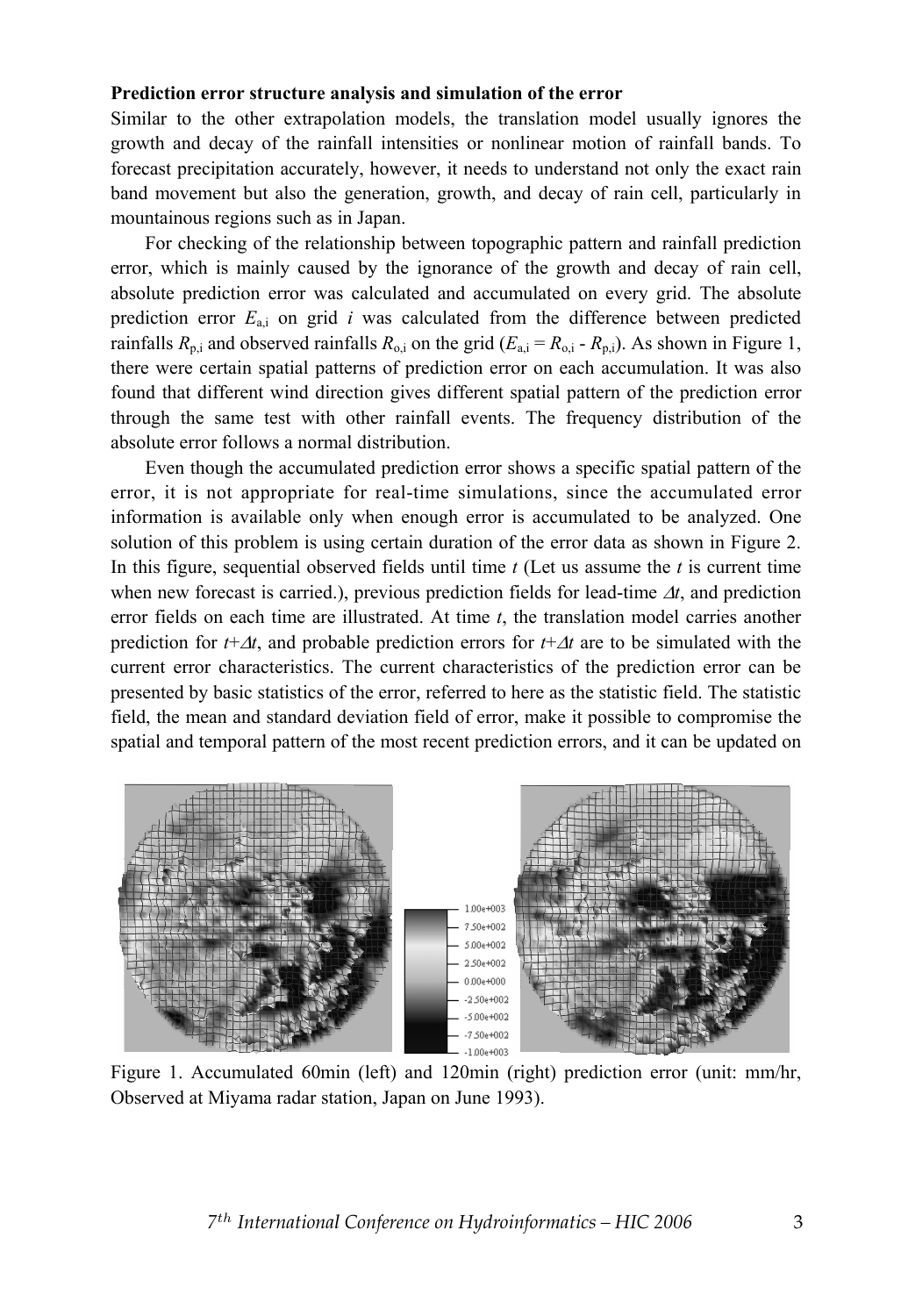

Mean Fld. & StDev Fld. of Error

Probable Error Fld.

Figure 2. Schematic drawing of the probabilistic error field simulation using statistic error field and error persistency assumption.

a real-time basis. The statistic field was then converted to spatially correlated random values to the probable error field by Equation 3, which is the goal of the error filed simulation,.

$$
\begin{bmatrix} E_{s,1} \\ E_{s,2} \\ E_{s,3} \\ M \\ E_{s,n} \end{bmatrix} = \begin{bmatrix} sd_1 & 0 & 0 & \Lambda & 0 \\ 0 & sd_2 & 0 & \Lambda & 0 \\ 0 & 0 & sd_3 & \Lambda & 0 \\ 0 & 0 & sd_3 & \Lambda & 0 \\ M & M & M & O & 0 \\ 0 & 0 & 0 & \Lambda & sd_n \end{bmatrix} \begin{bmatrix} y_1 \\ y_2 \\ y_3 \\ y_4 \end{bmatrix} + \begin{bmatrix} m_1 \\ m_2 \\ m_3 \\ m_4 \end{bmatrix}
$$
 (3)

Here, the *m*i and *sd*i are the mean and standard deviation of the current prediction error on the grid *i*, respectively. The  $y_i$  is the unit random error of the vector **Y**, which is a set of spatially correlated random values with zero mean and unit standard deviation; *N*(0,1). The vector **Y** was generated using spatial correlation of the current error by the covariance matrix decomposition method of Davis (1980). The  $E_{s,i}$  is the simulated error for the prediction target time. Equation 3 is a linear equation, thus the spatial correlation structure of **Y**, which was obtained from the  $E_a$ , was maintained in the  $E_s$ . Generation of many sets of **Y** made it possible to get many target error fields.

### **Generation of extended prediction fields**

Deterministic prediction from the translation model is extended to many possible prediction rainfall fields by combination with the simulated error fields in a form of:

$$
R_{e,i} = R_{p,i} + E_{s,i} \tag{4}
$$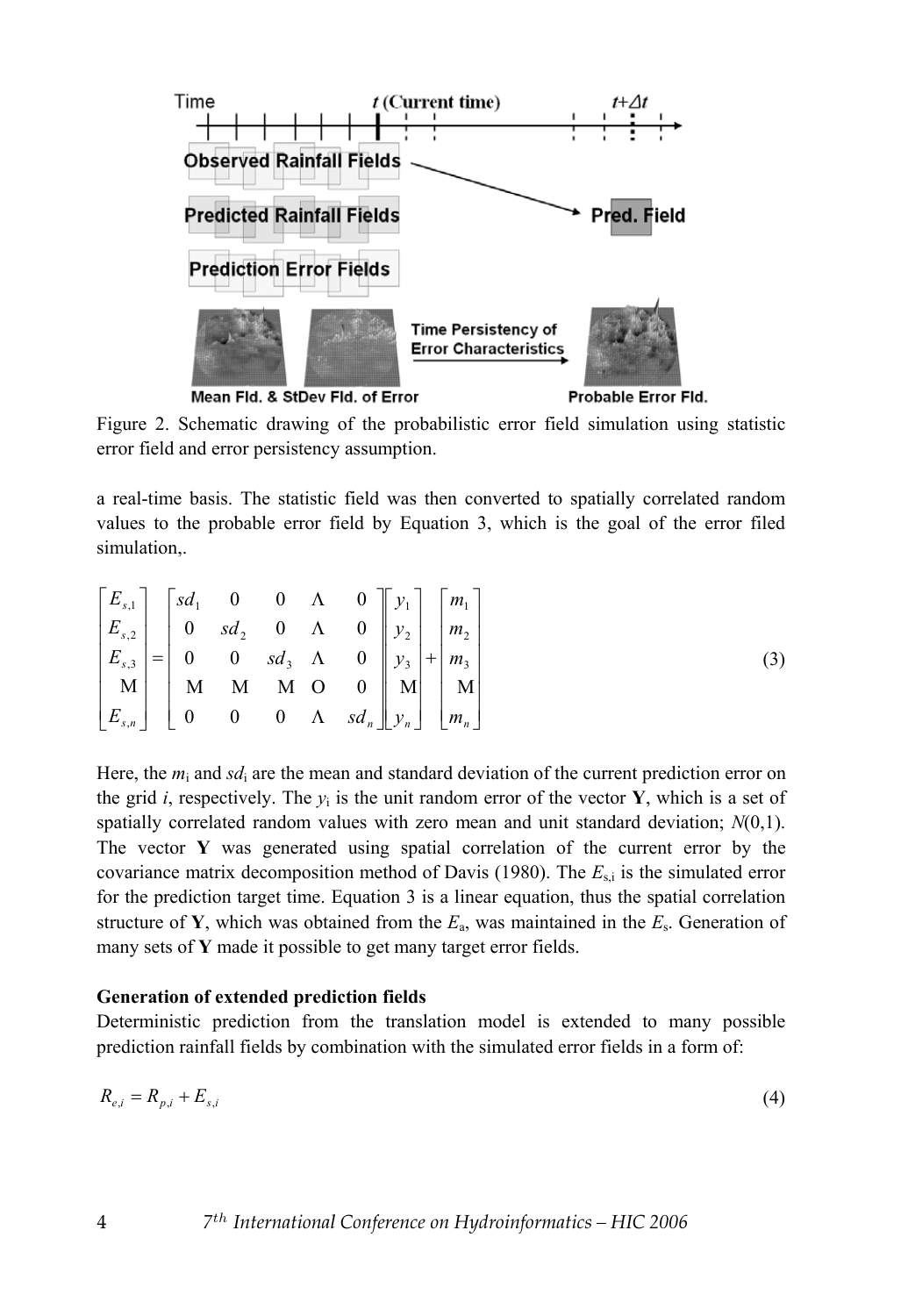

Figure 3. Correlation coefficient to observation of deterministic and extended prediction (Results are from the testing with the Miyama radar station data).

where,  $E_{si}$  is the simulated prediction error value on grid *i*,  $R_{pi}$  is the deterministic prediction from the translation model, and  $R_{e,i}$  is the extended prediction. Because the simulated error keeps the error statistics of the absolute prediction error  $(E_{s,i} \approx E_{a,i})$ , the extended prediction can be close to the observed rainfall on the prediction target time. In other words, the properly simulated prediction error can improve the accuracy of the deterministic prediction. Negative values could occur on the extended prediction field, since some values on the simulated error field could have a negative value, which can be larger than the deterministic prediction rainfall value on that point. This negative rainfall set to zero, and the same amount of negative values compensated the positive rainfall values for keeping the total rainfall amount.

Evaluation with correlation coefficient of observation and extended prediction using the extended 60min prediction fields are presented in Figure 3. The coefficient values from the extended prediction show more improved results than from the deterministic prediction.

#### **DISTRIBUTED HYDROLOGIC MODEL WITH KALMAN FILTER**

The objective of the real-time update algorithm was to couple the Kalman filter to a physically based distributed model for recursive state variables updating and for incorporating of rainfall input data uncertainty into the simulated discharge output data. The model used here is the Cell-based Distributed Runoff Model Version 3 (CDRMV3, Kojima *et al*., 2003). The model solves the one-dimensional kinematic wave equations for both subsurface flow and surface flow using the Lax–Wendroff scheme on every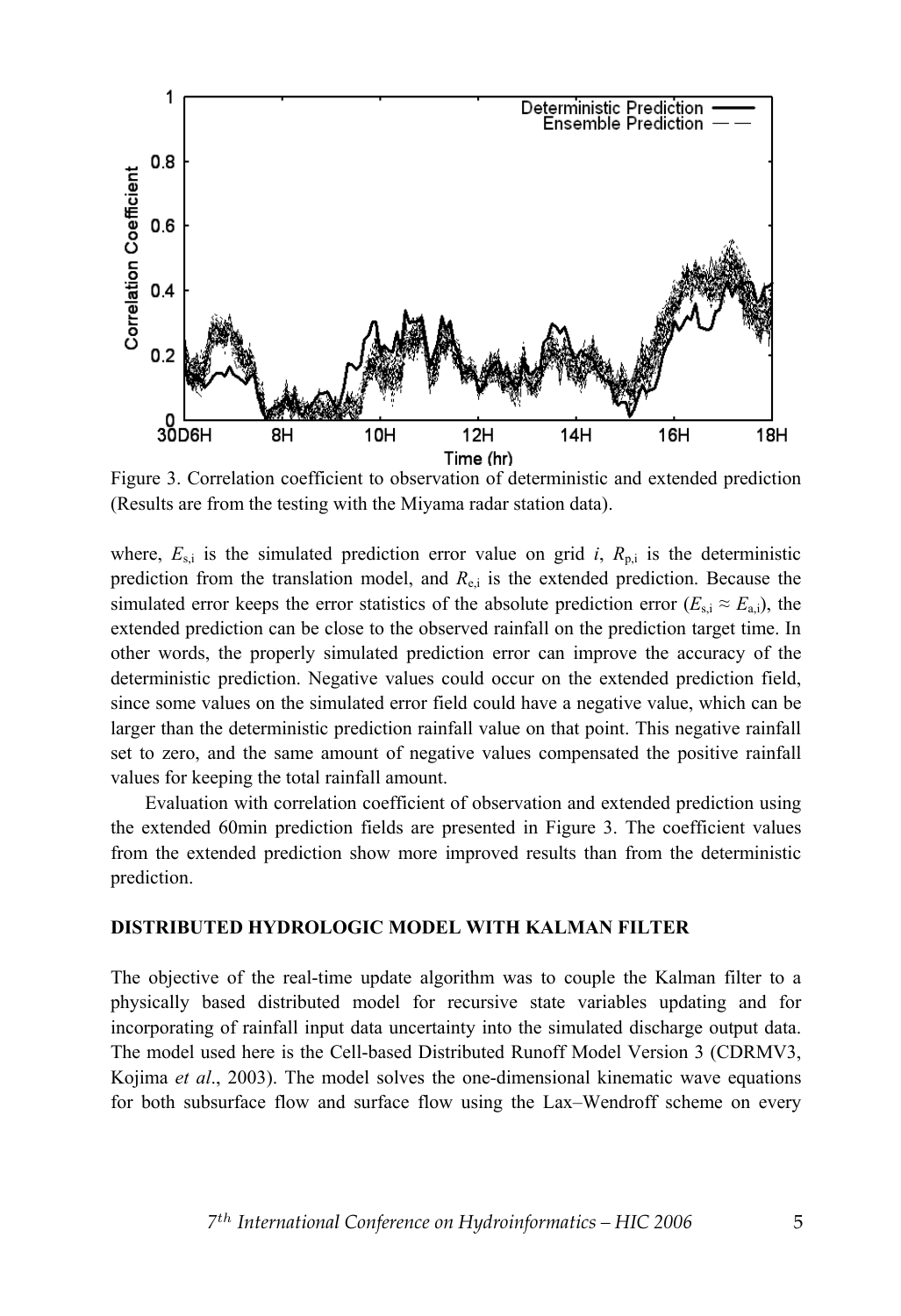computational node in a cell. Discharge and water depth propagate to the steepest downward adjacent cell according to a flow direction map generated from DEM data. The flow direction map that defines the routine order for water flow propagation in CDRMV3 is prepared by the conventional eight-direction method. A specified stagedischarge relationship, which incorporates saturated and unsaturated flow mechanism, was included in each cell (Tachikawa *et al*., 2004). The stage-discharge relationship is expressed by three equations corresponding to the water levels divided into three layers.

For the incorporation of the filtering concept into the distributed model, there were several barriers to overcome. In the measurement update algorithm, as an alternative to the linear observation function with the system states, this study introduced an external relationship of observed data and the internal state variables of the hydrologic model. Here, the observed data was outlet discharge and the state variable in the Kalman filter algorithm was the total amount in storage in the basin. Rather than inputting a linear function of the observation and the system states into the filter, a table of those two sets of values successfully defined the nonlinear interaction in the updating algorithm. The other problem in the measurement update algorithm was how a very large number of state variables, which are usually based on the fine grid cells of a distributed hydrologic model, can be updated at the same time without excessive computational burden. A simple but very efficient method using a ratio of the state variables made it possible to solve this restriction on the application of the filter with a distributed hydrologic model. The Kalman filter algorithm updates the total amount in storage in the basin, and a ratio of the updated and simulated storage amount is calculated and applied to each of the internal state variables on a fine grid cell.

In the time update algorithm of the Kalman filter, linearized equations for the system dynamics were necessary for projecting the state variables and their error covariance in the algorithm. However, use of the Monte Carlo simulation method (see Figure 4) made it possible to project the nonlinear variation of system states and their error covariance without the need for linearized system equations. Evensen (1994) showed that Monte Carlo methods permit the derivation of forecast error statistics in the Kalman filter algorithm, and thus, the inefficiency involved in the linearization of system states can be eliminated.

$$
\left(\hat{x}(k|k)\right) \sum_{(a) \text{ conventional Kalman filter concept}} \underbrace{\sum_{F_k \hat{x}(k|k)+B_k} F_k \hat{x}(k|k) + B_k}{\sum_{(F_k P(k|k)F_k^T + Q_k)} \sum_{(F_k)^2 = P(k|k)} \underbrace{\sum_{\hat{x}(k|k), \sigma_k} \text{Hydrologic}}_{\text{oisy IMOM}} \underbrace{\sum_{\hat{x}(k+1|k), \sigma_{k+1}} \text{Hydrologic}}_{\text{f(k+1|k)} = (F_{k+1})^2 + Q_k}
$$
\n
$$
\sum_{(a) \text{ conventional Kalman filter concept}} \underbrace{\sum_{F_k P(k|k)F_k^T}}_{\text{(b) using Monte Carlo simulation methods}}
$$

Figure 4. Schematic drawing of time update algorithm (a) of the conventional Kalman filter concept and (b) using Monte Carlo simulation methods.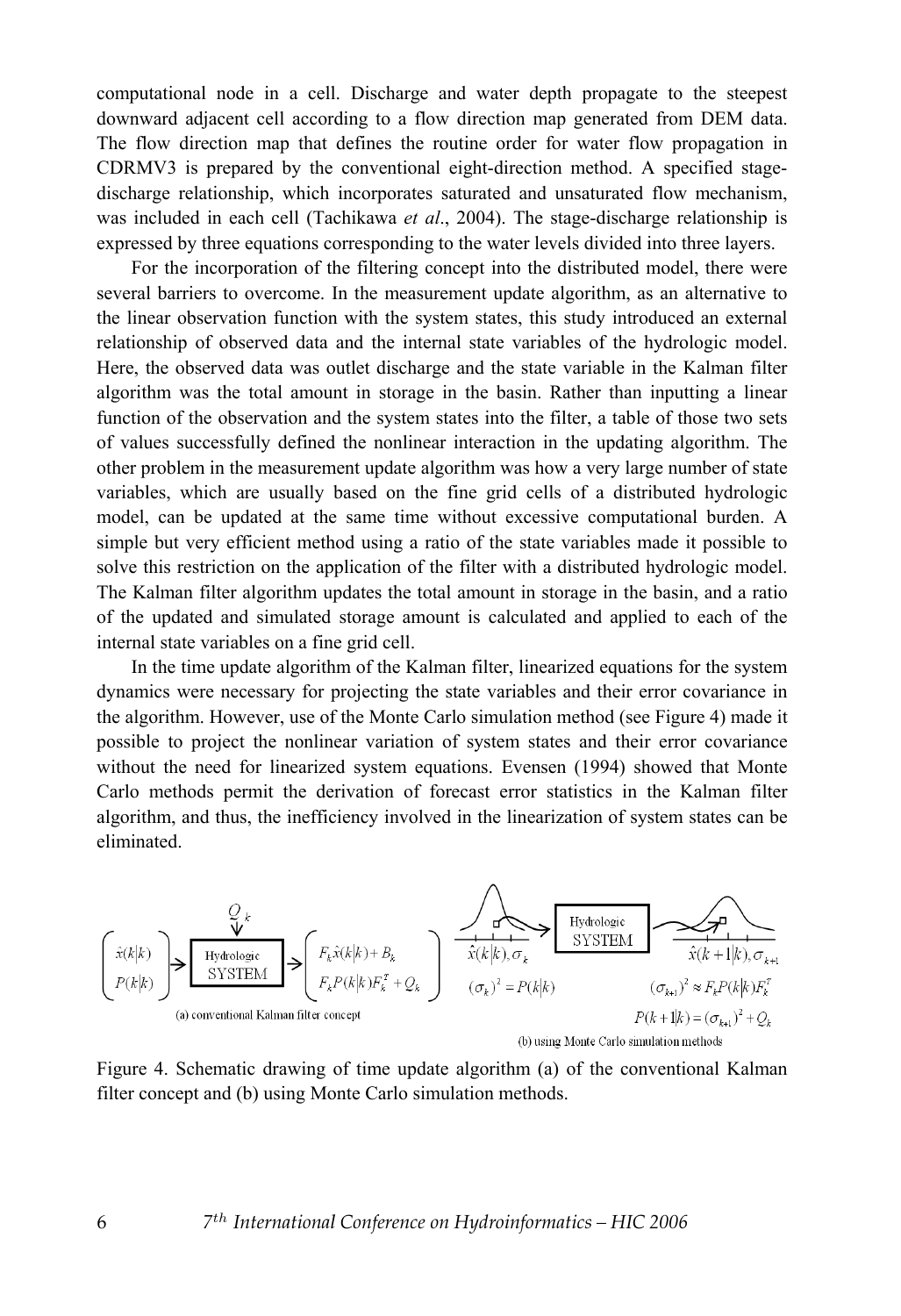

Figure 5. Observed and feedback through the Kalman filter under different system and observation noise conditions (The results are from testing at the Kamishiiba Basin, Japan). SN 30 and ON 30 denote the given error covariance in the form of standard deviation of noise in discharge,  $\pm 30$  m<sup>3</sup>/s, and SN 00 and ON 00 mean that no error covariance is given for system and observation, respectively.



Figure 6. Location map (left) of Kunsan radar station and Gam-cheon Basin, Korea, and the produced flow direction map (right) for CDRMV3 simulation.

The Kalman filter-coupled with CDRMV3 was tested on the Kamishiiba basin under various error covariance conditions. Figure 5 shows the feedback through the algorithm under the three different error conditions. The filter-coupled CDRMV3 yielded better results than off-line simulations and can thus be used as a probabilistic forecast algorithm. Furthermore, the developed algorithm can incorporate the uncertainty of input and output measurement data as well as the uncertainty in the model itself.